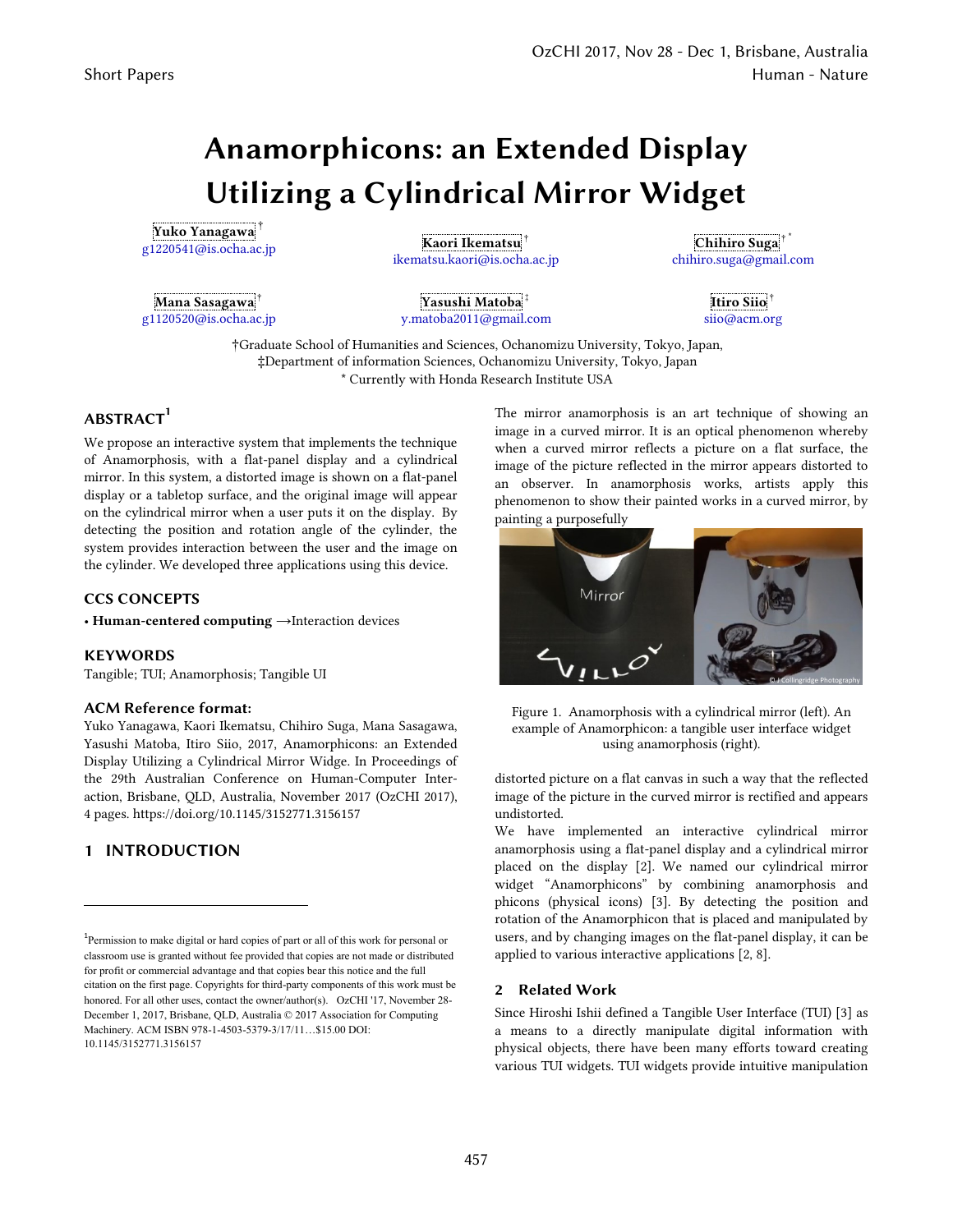because physical objects offer stronger affordances than graphical ones.

These widgets are made of materials such as wood and plastic and can be physically touched and operated by hand. Many of studies use ''passive'' approach to design TUI widgets, that is, widgets are made of wireless and battery-less mechanism to provide location, ID, and user-I/O functions. Such a mechanism has an advantage in terms of cost and maintenance. The typical approach to provide display function on the surface of TUI widgets is to utilize external projectors or flat-panel displays. One of the methods for doing it is trimming a part of the image according to the widget's shape and projecting it on the top of the surface using an overhead projector [4, 5, 14]. Another method is to use transparent widgets and an underlaid display [7, 10, 16]. Trimmed image according to the shape of the widget is displayed when a user put the widget on the display surface.

There are studies to propose more realistic passive display that gives illusions as if the widget is actually displaying image on the surface. Lumino [12] is a TUI widget made of optical fiber. It optically transfers a part of the image on an underlaid display to the top surface of the widget. Ficon [9] is also made of optical fiber and transfers underlaid images to its curved or slant surface. Although Ficon tries to realize three-dimensional (3D) surface display, a transferring image to the steep or standing surface is difficult due to optical fiber limitations. Using multiple projectors, almost all the surfaces of an object can be illuminated with 3D projection-mapping techniques. Tangible 3D Tabletops [13] uses the technique to realize passive display on TUI widget surfaces. However, it is generally difficult to provide 3D effects that jump out onto a table and achieve the illusion of the widget displaying something on its standing surface, with a simple and low-cost method.

#### **3 ANAMORPHICON**

As a new TUI widget, we propose a novel passive display widget named "Anamorphicons," which is a cylindrical mirror with small tips of conductive material. This widget is placed on a touch-sensitive flat-panel display, on which a distorted image is displayed around the widget. When a user sees the image through the cylindrical mirror, the original image can be seen over the cylindrical mirror widget.

## **3.1 Detecting Method**

To detect the coordinates and rotation of the cylindrical mirror placed on a position-detectable flat-panel display, we attached three tips of conductive material at the bottom of the mirror cylinder. In this study, we used the capacitive touchscreen (9.7 inch iPad) as the position-detectable flat-panel display. The side of the cylindrical mirror consists of aluminum. The bottom of the cylindrical mirror consists of conductive PLA (Proto-Pasta, The volume resistance of conductive filament:  $0.2\Omega/cm$ ) and non-conductive PLA (Proto-Pasta). The conductive tips and the aluminum cylinder are connected electrically to detect the user's manipulation. On the bottom side, when all three tips touched the flat-panel display, the resulting touch patterns with A, B, and  $\Gamma$ 



Figure 2. System detects an asymmetric polygon formed by the conductive tips on the bottom of the cylinder. It computes and follows the cylinder rotation of the angles.



Figure 3. Original image (left) is converted by polar transformation (center). By viewing the converted image through the cylindrical mirror, the user can see the original image flipped in the mirror (right). © J Collingridge Photography



Figure 4. System Usage. Rotating the object on the mirror.

are detected, as illustrated in Figure 2. The system can determine the rotation and the position information of the cylinder from to the position of the touch patterns.

#### **3.2 Display Method**

In anamorphosis, the observer can see the original image in a cylindrical mirror. For that purpose, we have to convert the images. In this study, we use the polar transformation to convert the image for anamorphosis, as shown in Figure 3. In our implemented applications, images converted by polar transformation are displayed under the cylindrical mirror. When the user turns the Anamorphicon, images reflected on the cylindrical mirror surface are changed according to the rotation angle (Figure 4). This enables interactive tangible 360° view that displays all angles when a user rotates the widget. Additionally,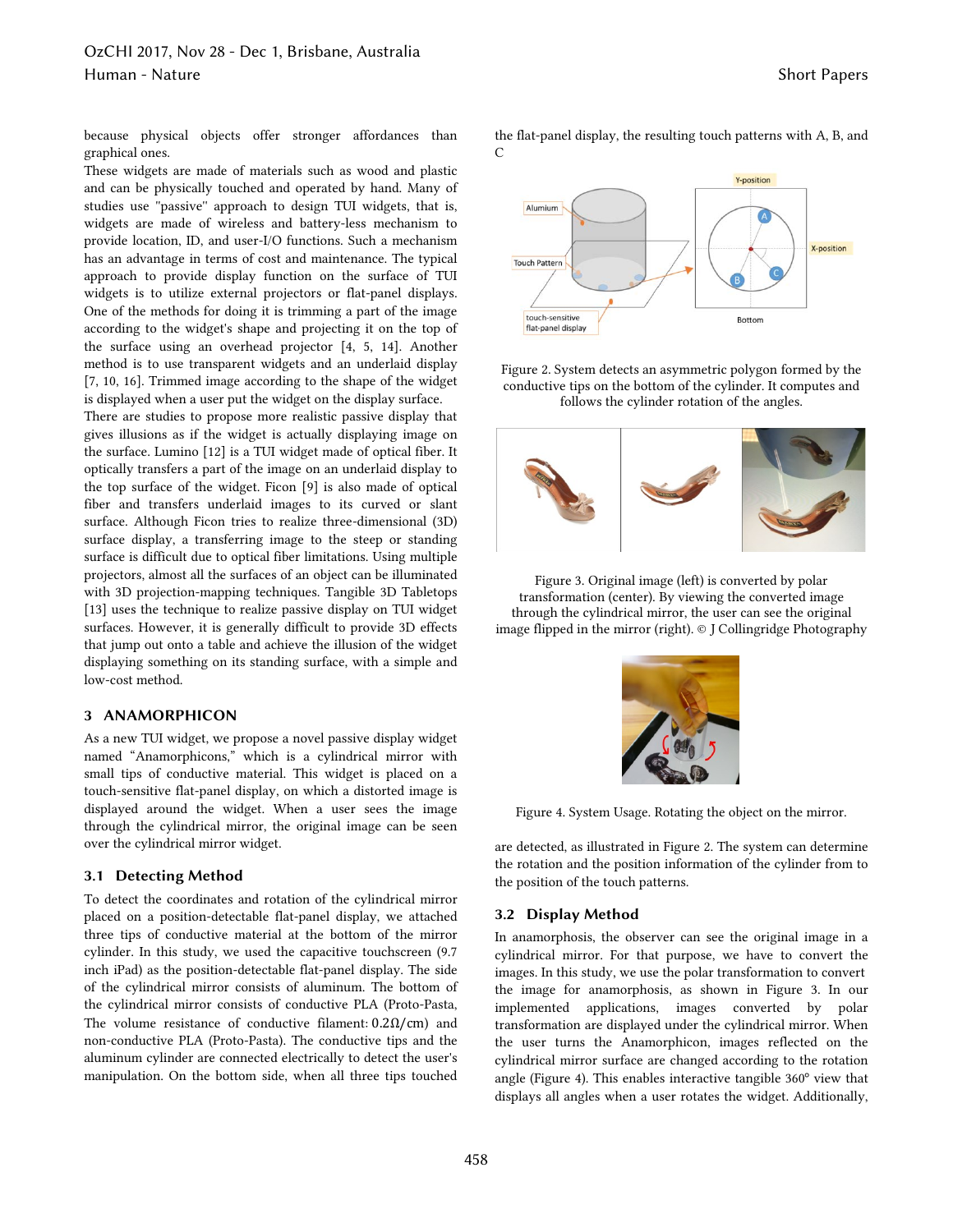the cylindrical mirror anamorphosis provides virtual image that pops up from the underlaid display. Thus, the Anamorphicon allows the user to semi-stereoscopically observe images reflected on the cylindrical mirror surface and still feeling that they are moving objects in their own hand.

## **4 APPLICATIONS**

## **4.1 Electronic Commerce Application**

Some electronic commerce web sites provide functions to manipulate product images by mouse operations and to check images from all directions. By using Anamorphicons for this operation, it will be possible to confirm the product from the whole surroundings in an easy-to-understand manner by an operation like a user holding the product by hand and rotating it. Figure 4 also shows a prototype of such an operation. It was implemented by using Objective-C. When the user selects one of the several items displayed on the flat-panel display and puts down an Anamorphicon on it, an image of the product viewed from the front is displayed on the cylindrical mirror. When the Anamorphicon is rotated and moved by the user's hand, the displayed product image is also rotated and moved. Thereby, it is possible to create the illusion of the product being rotated in the user's hand and to check the whole circumference of the product with the sense that it is directly in hand.

#### **4.2 Video Conference System**

Some teleconference systems, such as Hydra [1], use tangible widgets with a display and camera to materialize remote participants on a table. In these systems, the gaze directions of participants are correctly transmitted, and it can be controlled directly by hands of the person sitting at the table.

If Anamorphicons were used in such systems, they could be realized at low cost. Our application for doing it was implemented by using JavaScript, HTML5, and SkyWay <sup>2</sup> (WebRTC platform). We created an Anamorphicon with a USB connection camera at the top of it. A user who has the Anamorphicon in the remote conference (hereinafter referred to as *local user*), as shown in Figure 5, sets a large flat-panel display horizontally and operates this widget. The image of the user participating in the conference from a remote place (hereinafter referred to as *remote user*) is displayed on this Anamorphicon. Additionally, the image from the Anamorphicon's camera is sent to the remote user. When a local user takes a meeting with multiple remote users, multiple Anamorphicons are set and used. A local user can manipulate the positional relationship of remote users and their gaze direction by moving and turning the respective Anamorphicons. When the remote user uses a fixed camera for a normal video conference, only images from the fixed one direction are displayed on the Anamorphicon. When all-around images of the remote user can be obtained, and each shooting from a specific angle is switched by rotating the Anamorphicon by the local user, a more realistic feeling of rotating the counterpart by hand can be provided. We create an arm device like Satellite Eyes [11] for shooting all-around images of the remote user, as shown in Figure 5 (left).



Figure 5. Overview of the video conference system.

This is a mechanism that obtains the all-around image of the remote user by rotating the arm with the camera attached at its tip. The arm is connected to a stepping motor above the remote user's head. When the local user rotates the Anamorphicon, the stepping motor rotates according to the cylinder rotation angle, and the image from the rotated position is displayed on the cylindrical mirror. Figure 5 shows the overview of the system. When we operate the system on the local network, the delay between the rotation operation and the camera movement stops was approximately 0.5-3.0 s.

## **4.3 Map-Based Navigation System**

Map-Based Navigation System is a tangible map navigation system that allows users to decide the direction to walk through. In this application, it represents 360° sceneries surrounding an observation point. It was implemented by using JavaScript, and HTML5, and to obtain panoramic images, we used the Google Maps  $API<sup>3</sup>$ . When we adapt the panoramic scenery image to the cylindrical mirror and view from the outside of the cylinder, an appropriate mental model is required for the Anamorphicons. Our application employs a physical avatar, that is, the Anamorphicons represent a surrogate of a user. For ease in understanding the model, we attached a figure to the top of the Anamorphicons (Figure 6, right). This figure will make it clear that the reflected scenery corresponds to the viewpoint of the

<sup>2</sup> https://nttcom.github.io/skyway/

<sup>3</sup> https://developers.google.com/maps/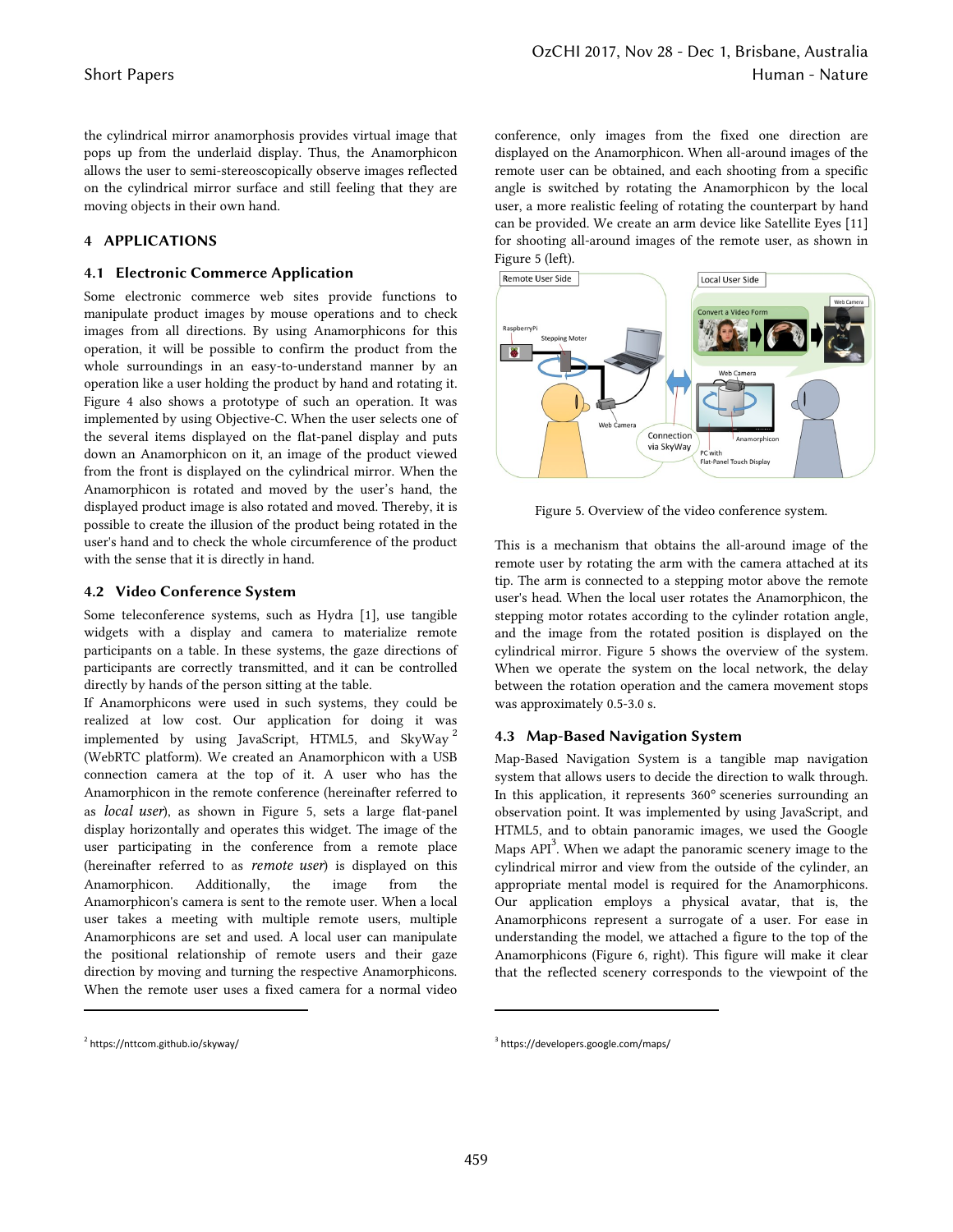# OzCHI 2017, Nov 28 - Dec 1, Brisbane, Australia Human - Nature Short Papers

doll position on the mirror. Figure 6 shows the application window displayed on a flat-panel display. The right-side window contains the map area while the left-side contains the distorted image of the sceneries. In the map area, a pictogram indicates the current position of a panoramic view. When a user drags a pictogram to any location, corresponding viewing images will appear on the left-side area. Then, as a user places the pictogram at any place, a user can get a view of the direction from the current position in the mirror. The application translates the angle of the direction of the view from the current position by utilizing the Anamorphicon's angle. Figure 7 shows snapshots of the application. An image of white arrows indicates paths for the next panoramic view existing in the direction. When a user puts a cylinder on the flat-panel display, a



Figure 6. Screen shot of a distorted panoramic image and map view on an iPad (left). A user can decide the direction to walk through simply by rotating the Anamorphicons (right).



Figure 7. Snapshots of the map-view application.

blue arrow image is overlaid (Figure 7 left) on the panoramic image. It moves according to the cylinder rotation angle. When a user rotates the Anamorphicon to move the blue arrow to the white arrow direction, the blue arrow turns to red (Figure 7 right). Then a user can move to the next panoramic view by touching the flat-panel display.

# **5 DISCUSSION**

We evaluated the usability of each application by System Usability Scale (SUS) [6] using 100 points scale (from 0 to 100, higher points imply better usability). Overall, 6 subjects (5 females) between 22 and 49 years old participated in the evaluation. They were lectured how to use each application and used freely in about 15 minutes. We calculated mean of SUS scores (M) of the participants. While Electronic Commerce Application ( $M = 86.0$ ,  $SD = 8.4$ ,  $max = 92.5$ ,  $min = 68.8$ ) gets highest evaluation, Video Conference System (M =65.8, SD = 15.9, max =85.0, min = 40.0) and Map-Based Navigation System  $(M = 57.5, SD = 16.8, max = 80.0, min = 35.0)$  are evaluated lower. We consider that the concept of Electronic Commerce Application is easier to be understood and has simpler operations than the other two applications.

Besides the evaluation, we also demonstrated each application in several opportunities, and we received comments. Electronic Commerce Application was demonstrated at the ITS' 2011 [2]. At this time, there was an opinion that the item projected on an Anamorphicon seemed to be 3D. Although the virtual image that appears on the cylindrical mirror is not 3D, just pops up from the underlying display, it is possible that the interactivity with movement and rotation has enhanced the stereoscopic reality. Video Conference System was demonstrated for several people in our laboratory. When they tried the local side user, they commented that the remote user on the Anamorphicon seems to be facing the same direction as the top-mounted camera. At the remote side trials, they said that the moving camera-arm does not interrupt with their visual field. However, some remote users said that they felt the rotation of the camera was slow. This may be improved by accelerating the response of the arm device. In the Map-Based Navigation System, we demonstrated the system at the UIST' 2016 [8], and at that time, we got the feedback that the direction recognition is easy by using the system. This shows that the subjects understood well how to express the direction to walk through by the direction of the doll.

One of the negative opinions raised in general was that the deformed image displayed under the Anamorphicon widget occupied the display area on the flat-panel display. An angulardependent optical film or display used in previous work [15, 17], will improve this issue. In addition, some people said that it is difficult to see the object displayed on the cylinder widget, because of limited view angle and small size of the virtual image. This issue is caused by the limited size of the distorted image on the underlying display. There is a trade-off between readability and efficient use of the display area. Further investigation on the shape of mirror other than a cylinder, may improve the issue.

## **6 CONCLUSION**

In this paper, we implemented the Anamorphicon system as a passive TUI widget with low cost. Our system shows interactive images on a simple object without expensive parts such as batteries, LCD, or electric circuits. This system provides interaction between the user and the image on the cylinder by detecting the position and rotation of the cylindrical mirror widget. We showcased three different applications to highlight the flexibility of the approach. We believe that Anamorphicons has a wide range of potential available applications.

#### **ACKNOWLEDGMENTS**

This work was supported by JSPS KAKENHI Grant Number 26330219.